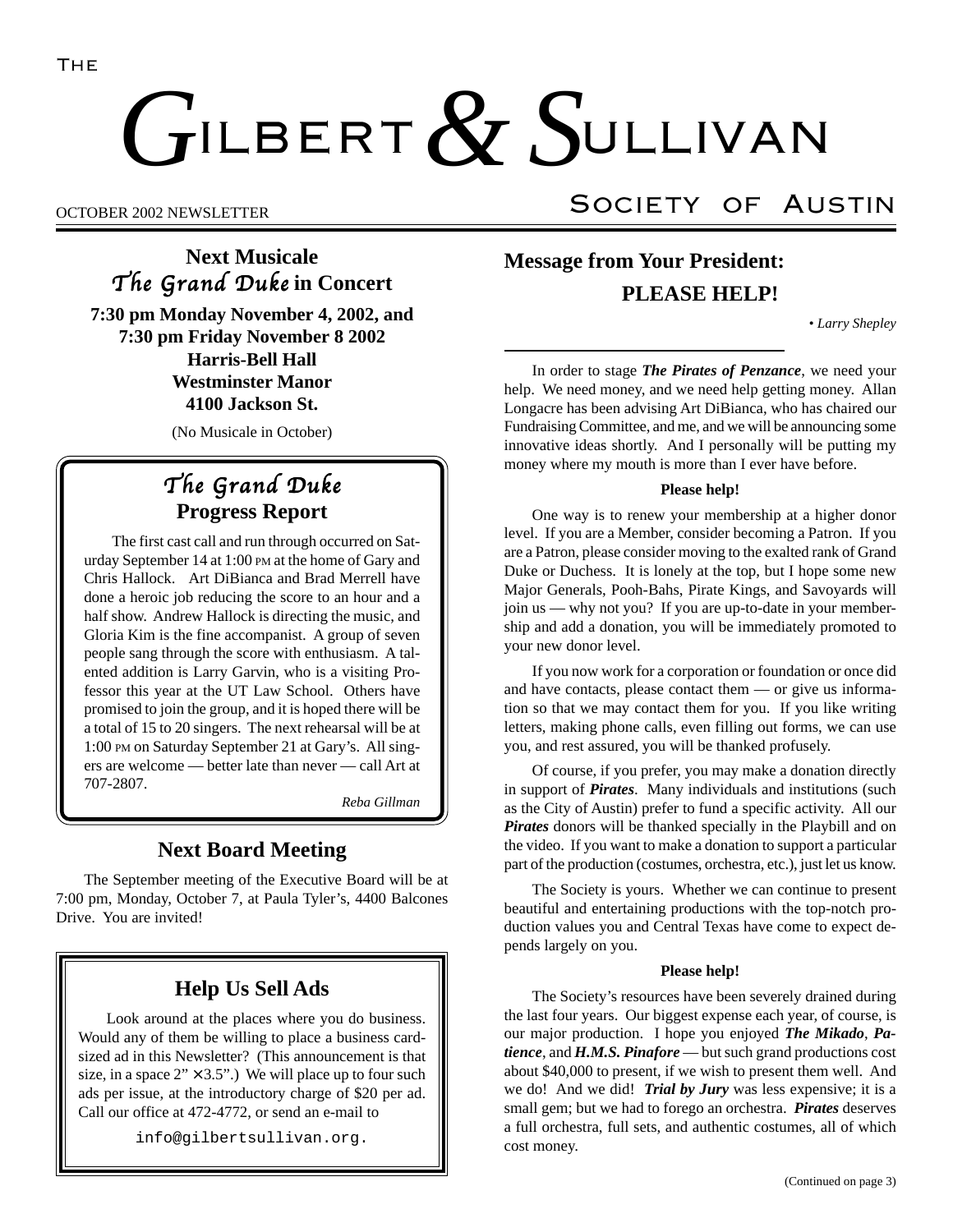## **Last Musicale**

*Reba Gillman • Secretary*

Nearly 60 people gathered to open our season on Monday September 9, 2002, in the lovely home of Benny and Nancy Jay (Brad Merrell's mother and step-father). Present were members, friends, and performers: Chris & Jean Buggé, Sue Ricket Caldwell, Augustin de la Peña, Larry & Robin Garvin, Reba Gillman with guests Aletha Read and Ron Hubbard, Enid Hallock, Gary Hallock, Bill & Nan Hatcher, Sigrid Levi-Baum, Dana McDougal, Robert Mellin, Maurie Ommerman, Joan Pearsall with guest Nell Clark, Bee Harris Polomé, George & Marge Reiter, Steve & Eve Schwartzman, Bob Sharron, Larry Shepley, Leland L. Smith, Ed & Jean Smootz, Dorothy M. Summerlin, Bob & Cathie Tull, Paula Tyler, Libby Weed, and Milt Weiss. The performers were Stacey Amorous (her husband and daughter came for the opening only), Frank Delvy (with Donna), Art DiBianca (with Elana Wakeman), Len Gillman, Dan Girardot (at the very end after a conflicting commitment), Cindy Hill (with Marshall), Holton Johnson, Janette Jones, Brad Merrell (with wife Laura, parents Benny & Nancy Jay and Dan Merrell, and brother Mike Merrell), Derek Smootz (with Jennifer Burleson and John A. Samuelson), Davis Tucker and Claire Vangelisti, with Lady High Pianist Pamela Stout.

After a few announcements President Larry Shepley invited all to attend the November performances of our concert version of *The Grand Duke*, and passed out tickets to be used for a drawing for three pairs of free tickets during the intermission. He then turned the proceedings over to Libby Weed, who had planned the evening's program.

Libby mentioned that everyone performing was listed in **The History** of our Society and gave a short but cogent introduction for each performer. Frank Delvy came forward to serve as the MC, and the program began.

#### **Program**

"Brightly dawns our wedding day" from *The Mikado* — Entire company (accompanied by Pam) "My eyes are fully open" from *Ruddigore* — Janette, Holton, Frank (accompanied by Len) "Strange the views some people hold" from *The Grand Duke* — Claire, Janette, Holton, Brad, Davis (all remaining numbers accompanied by Pam) "If Saphir I choose to marry" from *Patience* — Cindy, Stacey, Holton, Davis, Derek "Strange adventure!" from *The Yeomen of the Guard* — Cindy, Stacey, Holton, Frank "Three little maids" from *The Mikado* — Cindy, Claire, Stacey "In a contemplative fashion" from *The Gondoliers* — Cindy, Stacey, Brad, Derek "When you had left our pirate fold" from *The Pirates of Penzance* — Janette, Dan, Frank "I rejoice that it's decided" from *The Sorcerer* — Claire, Janette, Holton, Art, Davis "I am so proud" from *The Mikado* — Dan, Davis, Frank "Farewell, my own" from *H.M.S. Pinafore* — Entire company After the sixth song, "Three little maids from school are

we" from *The Mikado*, a short intermission was proclaimed. As we returned from stretching our legs, the Drawing was conducted, and three lucky people won pairs of tickets for *The Grand Duke*, choosing Monday November 4 or Friday November 8 to attend. Bee Polomé urged us all to attend the Sunday September 15<sup>th</sup> concert of the Austin Civic Orchestra, a memorial for September  $11<sup>th</sup>$ . Frank Delvy announced the opening performance of this year's Dowser Dan show on Thursday September  $12<sup>th</sup>$ . Frank said he was using the skills he learned for Jack Point in *The Yeomen of the Guard* (I guess he meant the juggling). Libby confessed that she was delaying matters to allow time for Dan Girardot to arrive from a church meeting, but the show must go on.

One song was postponed, but still no Dan. So after the quintet from *The Sorcerer*, Holton Johnson came on as substitute tenor. The piano began … when Lo and Behold coming

#### **G&S Mugs**

Tastefully designed with the G&S Logo. Only \$10. Call our office or write us for one of these handsome mugs (lead-free and microwave and dishwasher safe).



through the door there was Dan! He leapt into his part with his usual aplomb, and we all enjoyed a very spirited rendition of "When you had left our pirate fold," from *Pirates*, followed by "I am so proud," the wonderful trio from *The Mikado*.

After the finale, "Farewell, my own" from Pinafore, sung by the entire company, Frank did the honors as the Pirate King to lead us all into "Hail Poetry," followed by "Now to the banquet we press," from *The Sorcerer*. And so in our now wellestablished tradition, we concluded the musical part of the evening, and pushed back the chairs to mingle and enjoy the soothing drinks and the cookies made by the French Bakery Program at Johnston High School, arranged for by Paula Tyler. A truly delightful evening in a beautiful setting. Thank you Libby, it was a great program! Thank you, Paula, and thank you Chris Buggé — you made an elegant greeter. And special thanks to Benny and Nancy for having us!

#### **Randalls/Tom Thumb Good Neighbor Program**

Please register your Randall's Remarkable Card —Randalls will donate 1% of your bill to us (and up to two other charitable groups, if you wish). To register, visit the customer counter and use our name and number:

**Gilbert and Sullivan Society 10090** This is an easy and cost-free (to you!) way to help us out.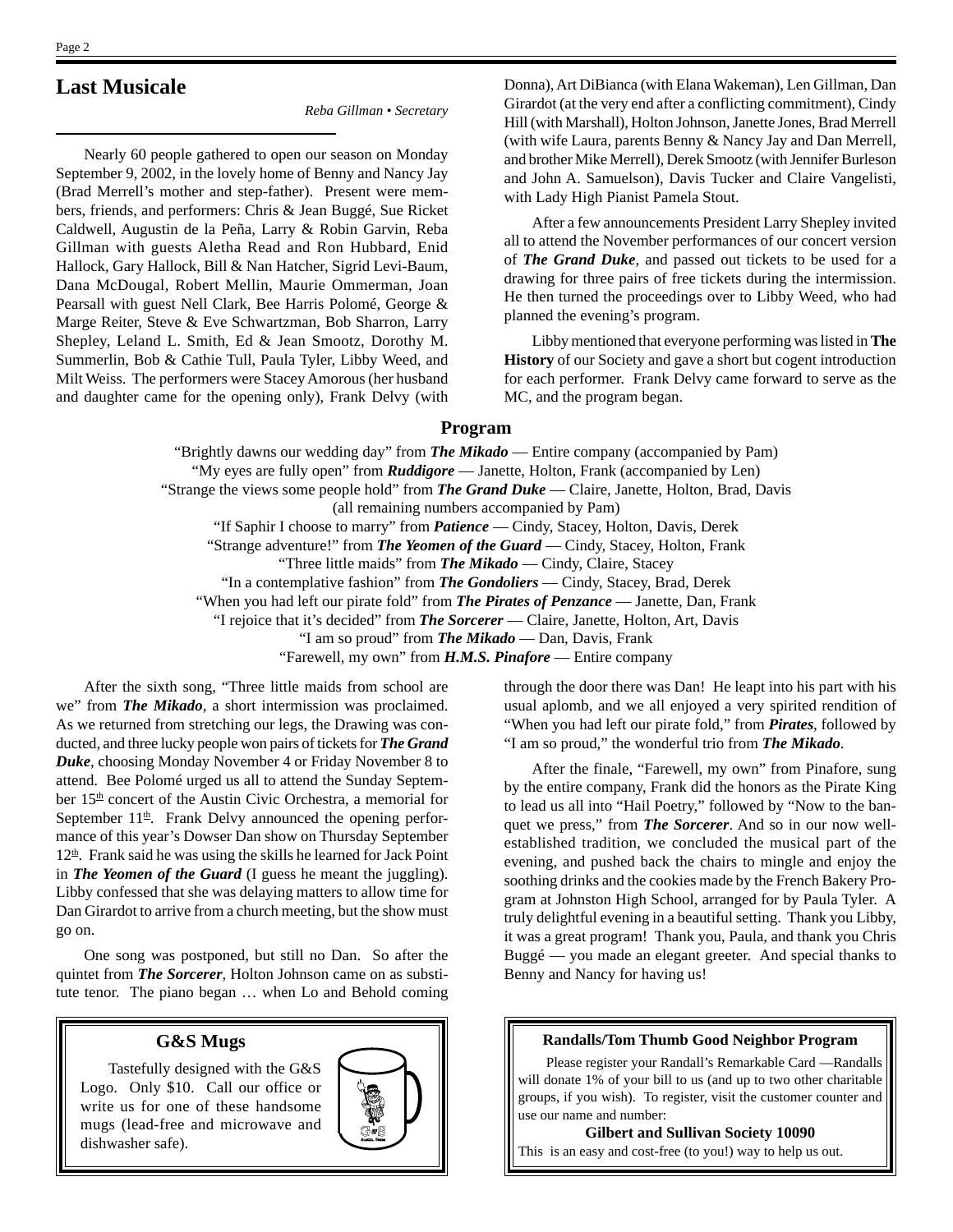#### (Continued from page 1)

You will notice that I have not yet mentioned the expense of paying performers and directors. We do give the company honoraria, but these token amounts are to express our thanks. Our company are in essence volunteers, working so hard for so little monetary reward that their dedication is truly wonderful. If we had had to pay Rafe MacPhail, G'ann Boyd, Jeffrey Jones-Ragona, Janette Jones, Frank Delvy, and all the others what they were really worth, we would not have had the pleasure of seeing and hearing their work! To pay our company is only just, and so I consider this expense to be especially honorable. I repeat:

#### **Please help!**

The Society has other activities. Many of you have enjoyed our Musicales. We are opting for fewer but more elaborate ones, and the turnout at the Musicale in September showed once again that G&S has an almost magical allure. Pirates in School needs help, too, but from volunteers to help scheduling more than money. *The Grand Duke,* which you will enjoy in November, will cost The Society almost nothing, but it needs volunteer singers. Our on-going office expenses are manageable. Our annual fund-raising Gala (look for it in early February 2003) brings us much-needed funds, though not enough. I end this article the way I started:

### **PLEASE HELP!**

We wish to thank the Austin Arts Commission for recommending that we receive funding from the City Arts fund and from state resources for next year (in support of Pirates). With this "seed" money, I hope that we will develop the support we so richly deserve from corporations, foundations, and individuals.



## **News of Members**

**Allen Lawshae** is treading the boards at the Bass Theater in Round Rock. He is playing the part of the old actor in *The Fantasticks*, showing at 8 pm Thursday, Friday, and Saturday, and at 2 pm on Sunday through September 28. Allen says this is the third time he has appeared in this show, playing a different part each time.

**Frank Delvy** is entering his third full year in the city's water conservation program, *Dowser Dan*. This year he is playing Drippo the Clown and does a lot of juggling. Frank always plays the bad guy — the water waster. This program is seen by hundreds of school children every year, and presumably encourages them to treat our water supply with respect.

**Lucy Shoe Meritt** is now residing at the Summit in Westlake, in the Health Care Center. She is on the second floor, sitting up in bed and holding court. Visitors welcome. Lucy s book, **Etruscan and Republican Roman Mouldings**, written with her colleague Ingrid Edlund-Berry, is being published by the University of Texas Press in a revised edition. Lucy's pioneering work in Greek, Roman, and Etruscan architecture has been recognized world-wide for over sixty years.

**Senior Members**: We're sorry; in the *Trial by Jury ... And More* Playbill, we listed our Members, but a technical aberration omitted our Seniors. We value all of our Members and will continue to court both Seniors and Young Persons with reduced rates but NOT reduced recognition or thanks!



## Membership Form

We encourage you to join our Society. If you are a member, please check your membership renewal date on the top of the mailing label. If expired or near expiration, your membership needs to be updated! To correct your address, renew your membership, or become a member, complete this form, and mail it to us at: Please check membership category:

| The Gilbert & Sullivan Society of Austin                                                                                                 | $\Box$ Individual: \$20                      |
|------------------------------------------------------------------------------------------------------------------------------------------|----------------------------------------------|
| P.O. Box 684542                                                                                                                          | Family/Group: \$30                           |
| Austin, Texas 78768–4542 Phone: 472-4772 (472-GSSA)                                                                                      | $\Box$ Youth (18 & under): \$10              |
|                                                                                                                                          | Senior (65 & over): $$10$                    |
|                                                                                                                                          | Membership benefits include our              |
|                                                                                                                                          | Newsletter & 10% discount on tickets.        |
|                                                                                                                                          | $\Box$ My donation of $\Box$ is enclosed.    |
| City, State, ZIP                                                                                                                         | (For levels & privileges, see below.)        |
|                                                                                                                                          | $\Box$ I'm interested in becoming a business |
|                                                                                                                                          | sponsor. Please call me.                     |
| What company do you work for?                                                                                                            | $\Box$ I'm interested in volunteering.       |
| Please consider contributing to The Society at one of the following <b>Donor Levels: Patron</b> (\$50-\$99), Grand Duke or Duchess       |                                              |
| (\$100-\$249); Major General (\$250-\$499); Pooh-Bah (\$500-\$999); Pirate King (\$1000-\$2499); Savoyard (\$2500 & up). Donors          |                                              |
| receive various benefits, including membership, listing in programs, and other benefits. Please call our office for further information. |                                              |